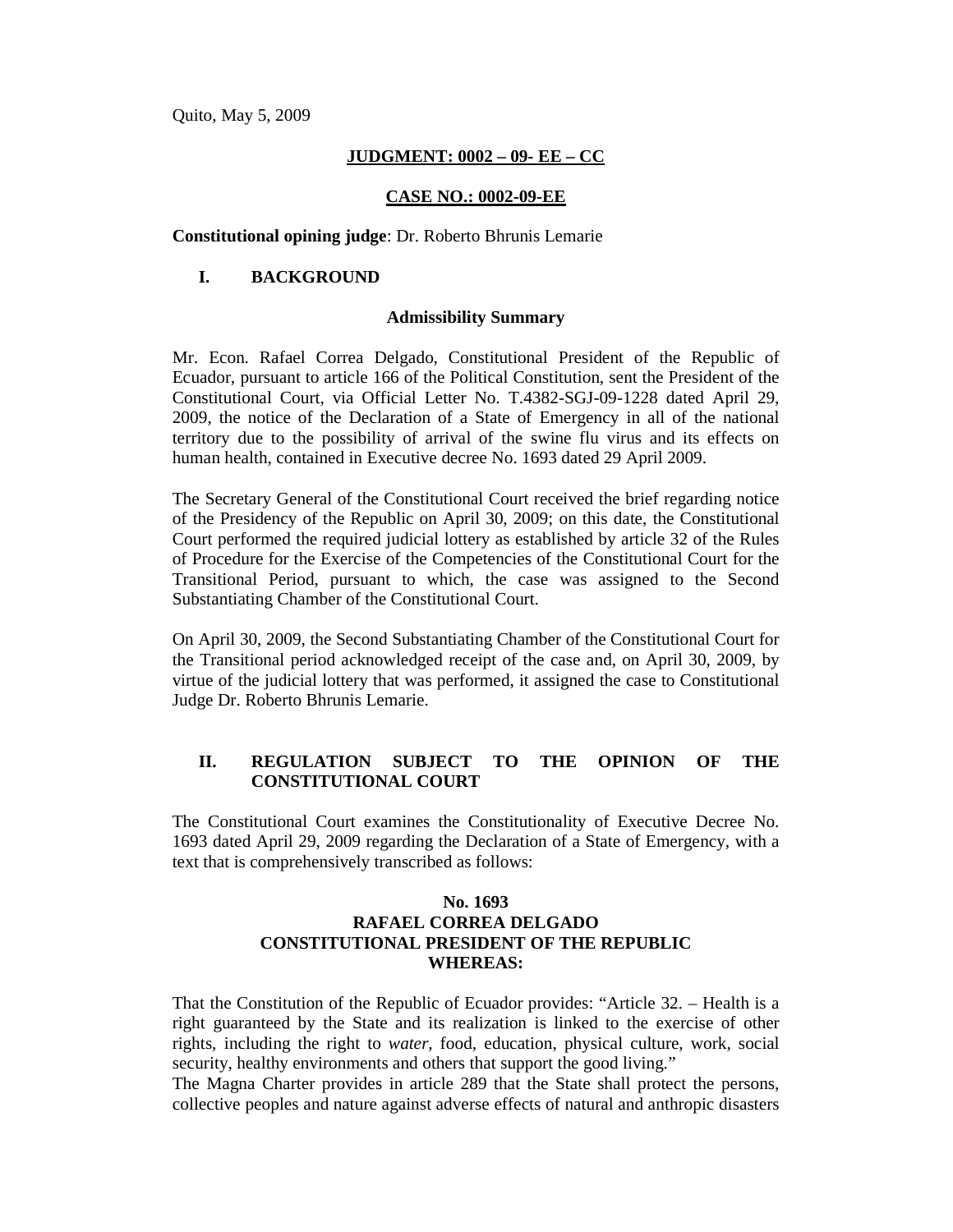via the prevention, given the risk, disaster mitigation, recovery and improvement of social, economic and environmental conditions, with the objective of minimizing the condition of vulnerability.

That the Organic Health Law orders, in its article 4. "The national health authority is the Ministry of Public Health, an entity that has the responsibility to exercise its duties to govern health; as well as the responsibility to apply, review and monitor the compliance with this law and the rules it establishes to enforce its full validity shall be mandatory.

That, as established by articles 52 *et seq.* of the Law of National Security, it is essential that we regulate the movement of institutions, goods and public resources so that mobilization bodies adopt the measures that are necessary for an organized, quick and safe adjustment of movable resources of the country as one of the means to archive national objectives; and,

That, given the international public health alert issued by the World Health Organization, that defined the swine flu epidemic in the United States and Mexico as a public health emergency of international importance, giving it a stage 4/6 and required that all of the countries of the world implement national prevention and contingency plans given the pandemic, the Emergency Operations Committee, at a national level, meeting in Plenary, today, April 29, 2009, resolved to request that the President of the Republic declare the State of Emergency as a preventive measure of the Ecuadorian Government for the protection of the health of the Ecuadorian population to confront a possible contagion of swine flu, that would cause serious national commotion; and,

In exercise of the powers conferred by article 164 of the Political Constitution of the Republic, 52 *et seq*. of the Law of National Security:

#### **DECREES:**

Article 1. – Declare a State of Emergency in all of the national territory. This declaration of the state of emergency is based upon the rapid transmission among persons of the virus of the referenced swine flu and the causation of harmful effects on human health,which can cause serious internal commotion.

The freedom of movement and of meeting of inhabitants of Ecuador may be limited in accordance with the evolution of the possibilities that the swine flu virus reaches the country and provokes an outbreak in swine flu.

Article 2. – The national, economic, military, police mobilization, especially of all the national health system, its public and private health networks in all of its areas, units, services, labs, medical and paramedic staff in all of its areas: local, regional and national, in order to face the possibility that the swine flu virus reaches the country and provokes an outbreak of swine flu that would cause a serious internal commotion.

The Ministry of Coordination of Internal and External Safety is ordered to coordinate the mobilization based on the information and recommendations of the Operations Committee that emerge on a national level and the guidelines that, in the scope of the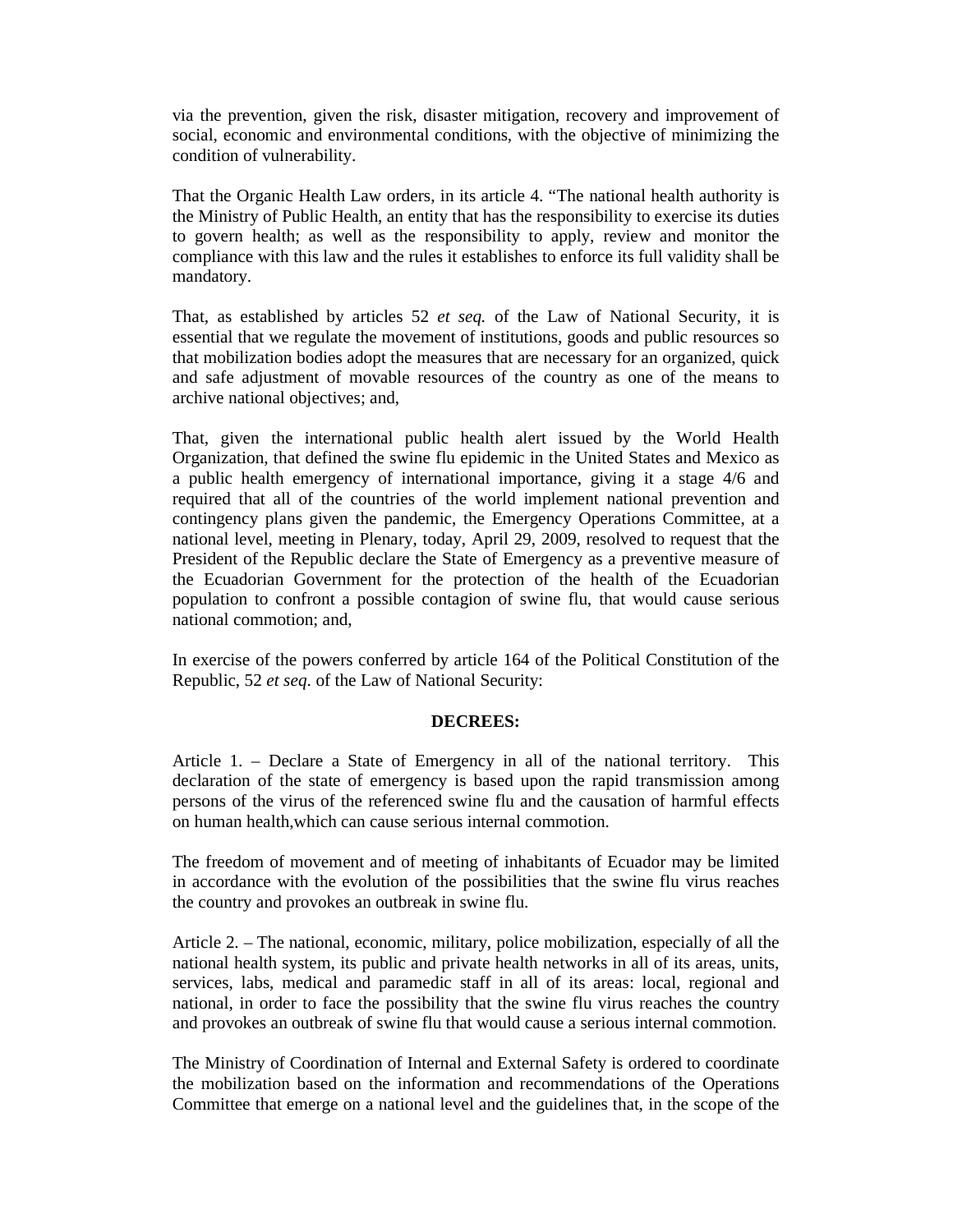national health system, the Minister of Public Health must issue as a public authority who regulates the health sector of Ecuador, especially in the tasks of prevention, containment of the outbreak and contagion of swine flu and the assurance of the response capacity that is necessary for the situation.

The Committee of Emergent Operations, on a national level, shall adopt the respective measures that shall be communicated by the Ministry of Coordination of Internal and External Security to the competent authorities who, in the exercise of their responsibilities, attributions, powers or prerogatives, shall issue the necessary government and management acts to safeguard against the serious threat of the outbreak and contagion of the swine flu.

Further, via the competent authorities, the mobilization of public and private national recourses shall be made and the requirements considered by the Committee and such communicated by the Coordinating Minister of Internal and External Health, to face the situation that has been presented.

Art. 3. – The period of duration of this state of emergency is sixty days from the signature of this executive decree. The scope of territorial application is in the entire Republic.

Art. 4. – The Ministry of Finance shall situate sufficient resources to attend this state of emergency.

Art. 5. -- The Legislative and Audit Commission and the Constitutional Court shall be informed of this declaration.

Art. 6. – All the ministers and secretaries of State, especially the Coordinating Minister of Internal and External Health and the Minister of Public Health shall be in charge of the enforcement of this Executive Decree that shall enter into force as of the date of its promulgation, without prejudice to its publication in the Official Registry.

Issued at the National Palace, in San Francisco de Quito, Metropolitan District, today, April 29, 2009.

Signature: the Constitutional President of the Republic, Rafael Correa Delgado; the Coordinating Minister of Internal and External Safety, Miguel Carvajal Aguirre; and the Minister of Public Health, Caroline Chang.

## **III. CONSIDERATIONS OF THE CONSTITUTIONAL COURT**

#### **A. JURISDICTION**

The Plenary of the Constitutional Court is competent to hear and opine on the constitutionality of this Declaration of a state of emergency given the possibility of arrival of the swine flu virus and its effects on human health, pursuant to Arts. 31, 32, 33, 34 35 and 36 of the Rules of Procedure for the Exercise of Powers of the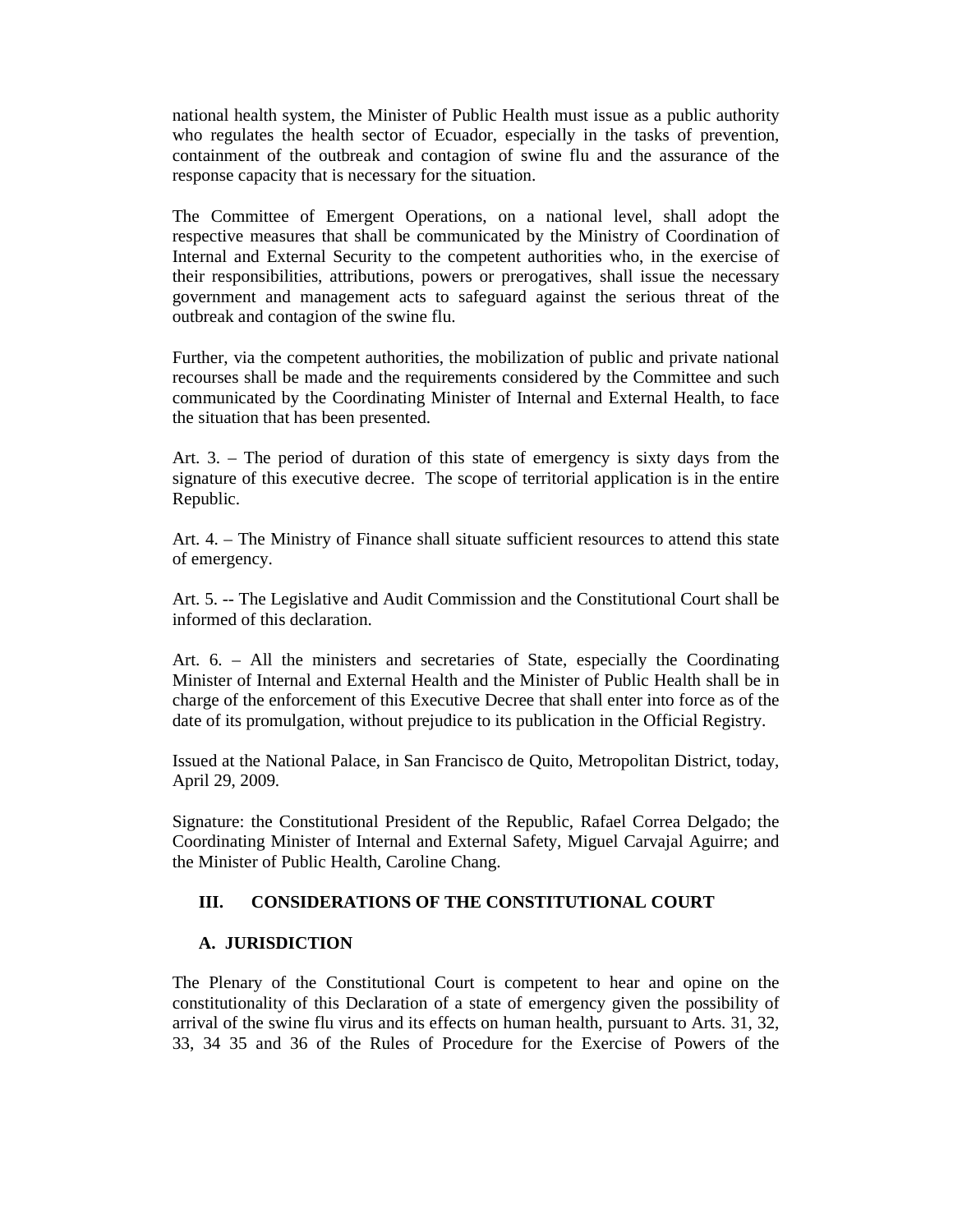Constitutional Court for the Period of Transition published in Official Register No. 466 dated November 13,  $2008<sup>1</sup>$ .

l <sup>1</sup>**Art. 31. –"Scope.** – The Constitutional Court shall effect ex officio and immediately, the control of both the form and substance of the decrees that declare the state of emergency";

**Art. 32. –"Process**. - Once the state of emergency has been decreed by the President of the Republic and the term contemplated in article 166 of the Constitution has transpired, the Plenary of the Constitutional Court shall acknowledge receipt of the declaration of the state of emergency and shall effect the respective judicial lottery so that the respective Substantiating Chamber analyzes its constitutionality and presents the draft judgment within a term of seventy-two hours, which shall be subject to knowledge and resolution of the Plenary, within the next two subsequent hours";

**Art. 33. – Procedural Analysis**. – In order to perform the procedural analysis the Court shall verify that the decree or decrees contain: a) Signature of the President of the Republic; or he who exercises his or her duties; b) The causal or causals invoked, from those established in article 164 of the Constitution; c) The reasoning; d) The territorial scope of application; e) Enumeration of the facts that give rise to the declaration; f) The time of validity of any exceptional measures that were adopted; g) A clear and specific determination of the exceptional means adopted according to article 165 of the Constitution; h) The articulation of fundamental rights limited by the declaration and the scope of this limitation; and i) The other requirements established in the Constitution.

**Art. 34. – Substantive review. –** In order to perform the substantive review, the Constitutional Court shall verify: a) The existence of the facts that given to a declaration; b) The verification of the seriousness of the internal commotion; c) The evidence that this disturbance threatens institutional stability, the State security, or the peaceful cohabitation of persons; d) The evidence that all ordinary means are not sufficient to return institutional normalcy; e) Verification that the exceptional measures are strictly necessary; f) Existence of a causal relationship that is necessary among the right that gave rise to the declaration and the extraordinary means that were proposed to overcome the crisis; and, g) The verification of the reasonableness and proportionality of exceptional measures adopted regarding fundamental rights;

**Art. 35. – Appraisal criteria**. – In order to appraise the need reasonableness, and proportionality of the extraordinary measures established in the decree of state of emergency, the Constitutional Court shall bear the following in mind: a) That measures adopted un the state of emergency are necessary and proportion, that is, it is not possible to reasonably establish other less serious ones; b) That said measures are apt to not contribute to the solution of the fact that gave rise to the threat; c) That the scope of application of measures proposed is limited only to such tasks that are essential to conjure the disturbing fact; d) That the disturbance cannot be reviewed through the ordinary procedures established in the legal framework; and e) That there is no measure of emergency that requires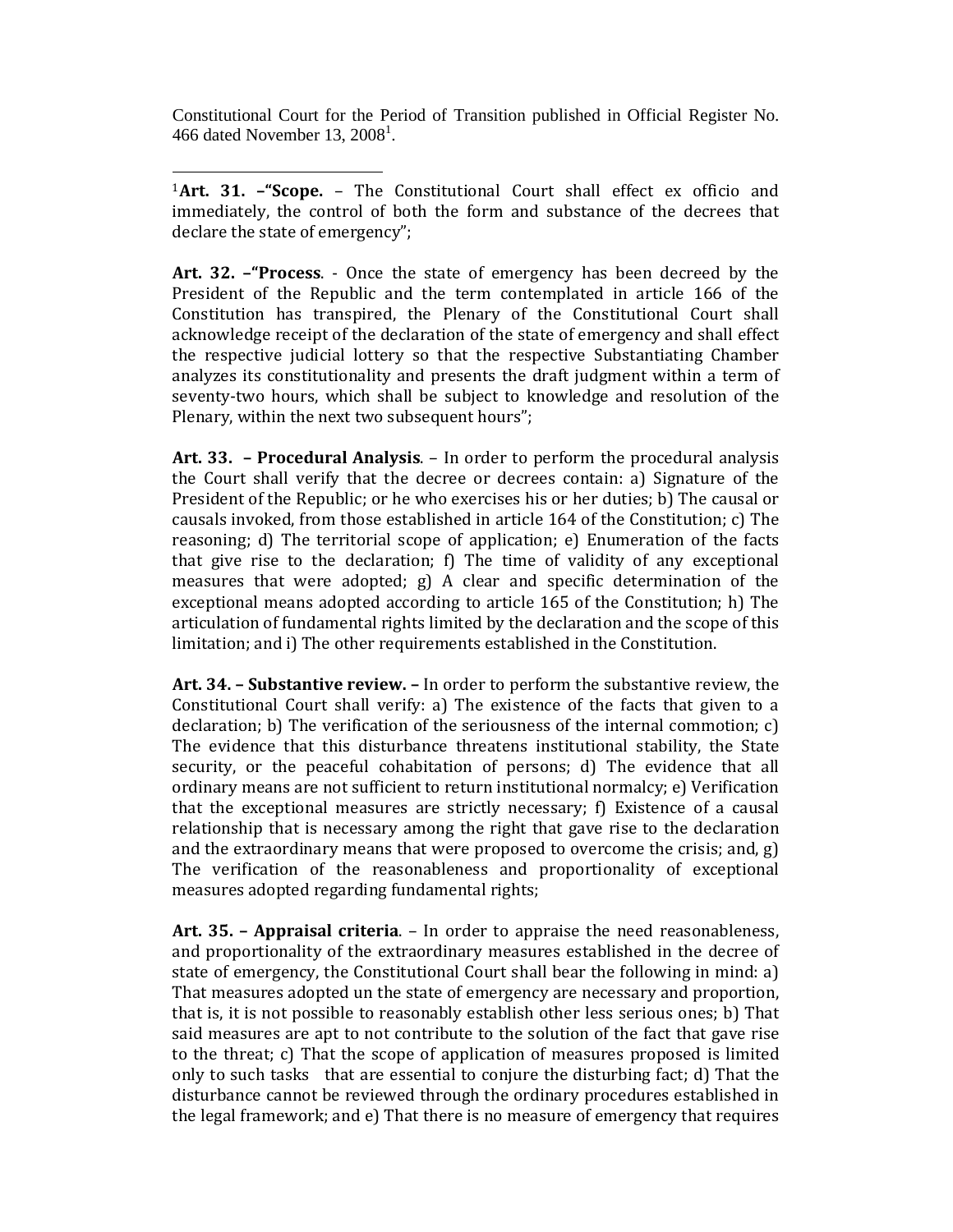The Constitutional Court must opine on the constitutionality or unconstitutionality of each and every one of the decrees that establish state of emergencies, pursuant to the requirement of the President of the Republic or ex officio. Art. 436, num. 8 of the Constitution of the Republic of Ecuador establishes: "The Constitutional Court shall exercise, in addition to the powers conferred by law, the following powers: 8. Effect, ex officio, or immediately, the constitutional review of declarations of states of emergency, when they imply the suspension of constitutional rights."

## **B. DETERMINATION OF THE LEGAL PROBLEMS TO BE REVIEWED IN THIS CASE**

The Plenary must determine the constitutional and legal problems, and its answer is necessary to opine on this case.

In order to establish the constitutionality or unconstitutionality of the declaration of a State of Emergency, three fundamental legal problems must be analyzed: 1) legal nature and purpose of states of emergency; 2) matters regarding the fulfillment of procedural requirements established by Art. 166 of the Constitution and Art. 33 of the Rules of Procedure for the Exercise of the Powers of the Constitutional Court for the Period of Transition; and, 3) fulfillment of the substantive requirements established by Art. 166 of the Constitution and 34 of the Rules of Procedure for the Exercise of the Powers of the Constitutional Court for the Period of Transition.

#### **1). Legal nature and purpose of the declaration of a state of emergency**

The declaration of a state of emergency implies, by nature, *the possibility* (that can be performed or not) of limiting the exercise of certain rights (thus, the term, emergencyin Spanish – Estado de Excepción), thus, the declaration cannot argue, previously, whether such rights will be limited or not, as it is materially impossible to know which will be the contingencies that, within the term of the emergency, can lead to the exercise of extraordinary prerogatives contained in the declaration. In this context, the phrase, "[…] when they imply the suspension of constitutional rights," should not be conceived of as a condition precedent, but as a projection contemplated by the Constituency, as the declaration of emergency does not suspend rights as such, but rather, grants the possibility that, as a result of uncommon circumstances that led to its declaration, the exercise of some of them shall be limited.

Effectively, it is enough to consider the matters established by Art. 165 of the Constitution of the Republic of Ecuador which states: "During the state of emergency, the President of the Repulic shall only be able to suspend or limit the exercise of a right to the inviolability of domicile, inviolability of correspondence, freedom of movement, freedom of association and meeting and freedom of information, pursuant to the terms noted by the Constitution. "In this context, beyond the mention or lack thereof of the rights the exercise thereof that could be limited by the declaration of the state of emergency, the only ones that could be limited are those mentioned above, as,

l

one or more substantive reasons, the Constitutional Court shall declare the unconstitutionality of the state of emergency, and its effect shall be its expulsion as legal framework.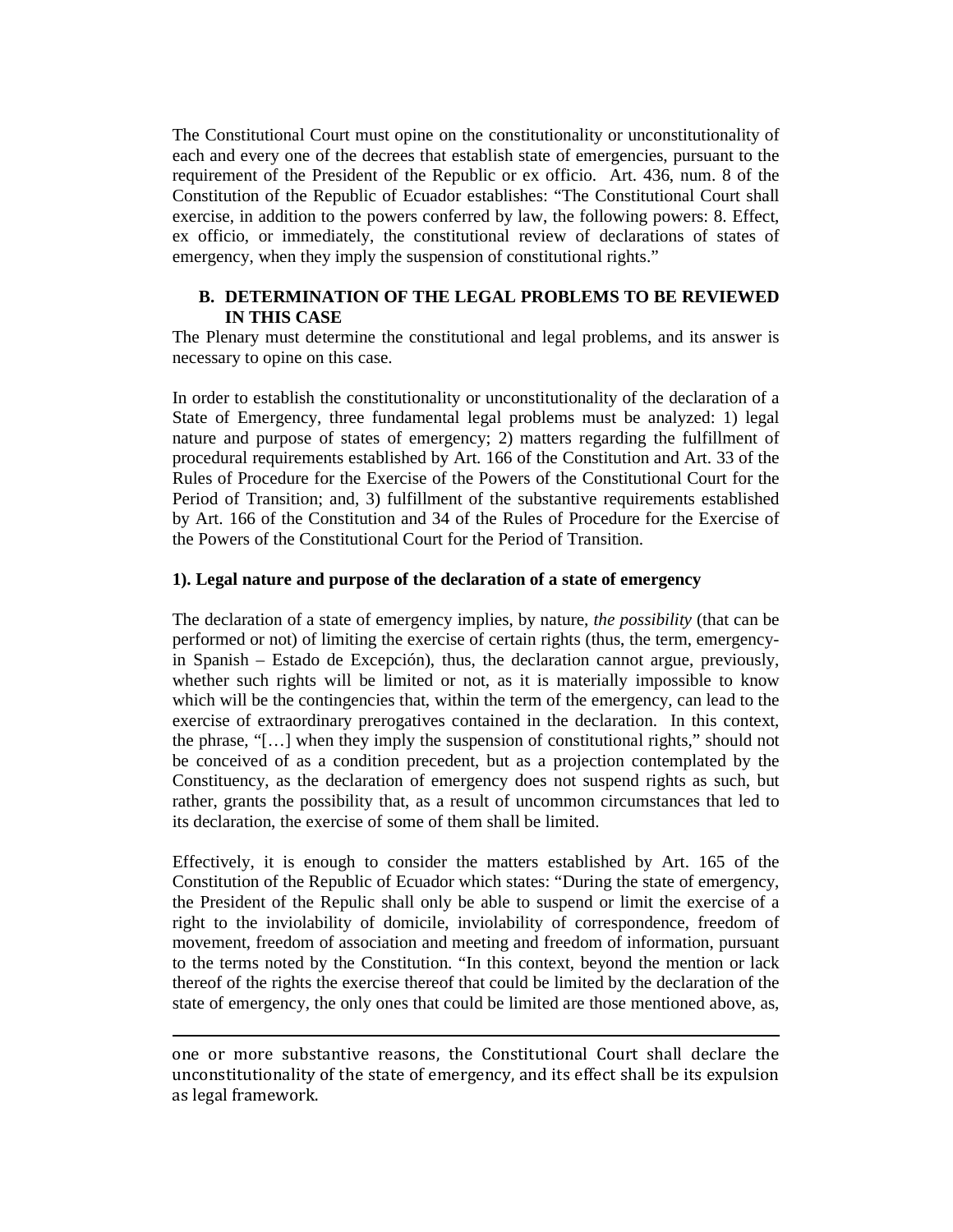if others are established as rights to be limited, that are not expressly contained in Art. 165 of the Constitution, their limitation cannot apply due to the fact that the majority of the doctrine, as well as legal-constitutional arrangements of the majority of countries that belong to western democracies, establish as rights subject to limitation in states of emergency, essentially, civil rights regarding the inviolability of domicile and correspondence, freedom of movement, association, meeting and information.

Finally, we must clarify that the state of emergency does not give carte blanche for an indiscriminate violation of rights, as it only grants the possibility (that could be exercised or not) of limiting certain civil rights, in which event, said limitation must be reasoned in light of the features of the concrete case.

The state of emergency is a normative-constitutional mechanism or arrangement that Democratic States have in order to face problems with a varied nature, as well as defend the rights of citizens who carry out their existence within the national territory and who, because of unforeseeable events, said rights cannot be protected by the regular legal-institutional mechanisms picked up by the Constitutional and legal normative.

Both in international law as well as internal law, the State of emergency implies the suspension of the exercise of certain rights, without this entailing that this power is unlimited. In this regard, the Inter-American Court of Human Rights, in its Consultative Opinion no. OC-8-87 indicates that States have the right and the duty to ensure their own security, and thus, the only purpose of the declaration of the state of emergency, is the respect for rights, the defense of democracy and the State  $institutions<sup>2</sup>$ .

In this context, the declaration of a State of emergency has, as its purpose, achieving the institutional normalcy of the State in times of crisis, either preventing or mitigating the threats to the very existence of organized society as a whole and the citizens that comprise it, conceived in their individual nature.

## 2) Procedural Analysis of Executive Decree 1693

l

Art. 166 of the Constitution of the Republic of Ecuador of 2008 provides that the Constitutional President of the Republic must inform of the declaration of the state of emergency and must send the text of the respective decree to the Constitutional Court and the National Assembly within the 48 hours after its issuance in order to perform the constitutional review. In this case, the decree of a declaration of a state of emergency, because of the possibility of the arrival of the swine flu virus and its effects on human health, issued by the President to the Republic on 29 April 2009, was issued on the same date via official letter No. T.4382-SGJ-09-1228 and was received by the Constitutional Court on April 30; therefore, the notice was effected within relevant terms.

In turn, Executive Decree 1693 dated April 29, 2009 satisfies the formal requirements established by Art. 33 of the Rules of Procedure for the Exercise of the Powers of the

<sup>2</sup> Inter-American Court of Human Rights, Consultative Opinion OC-8-87, "*El Habeas Corpus bajo la suspension de garantías*". January 30, 1987, párr. 20.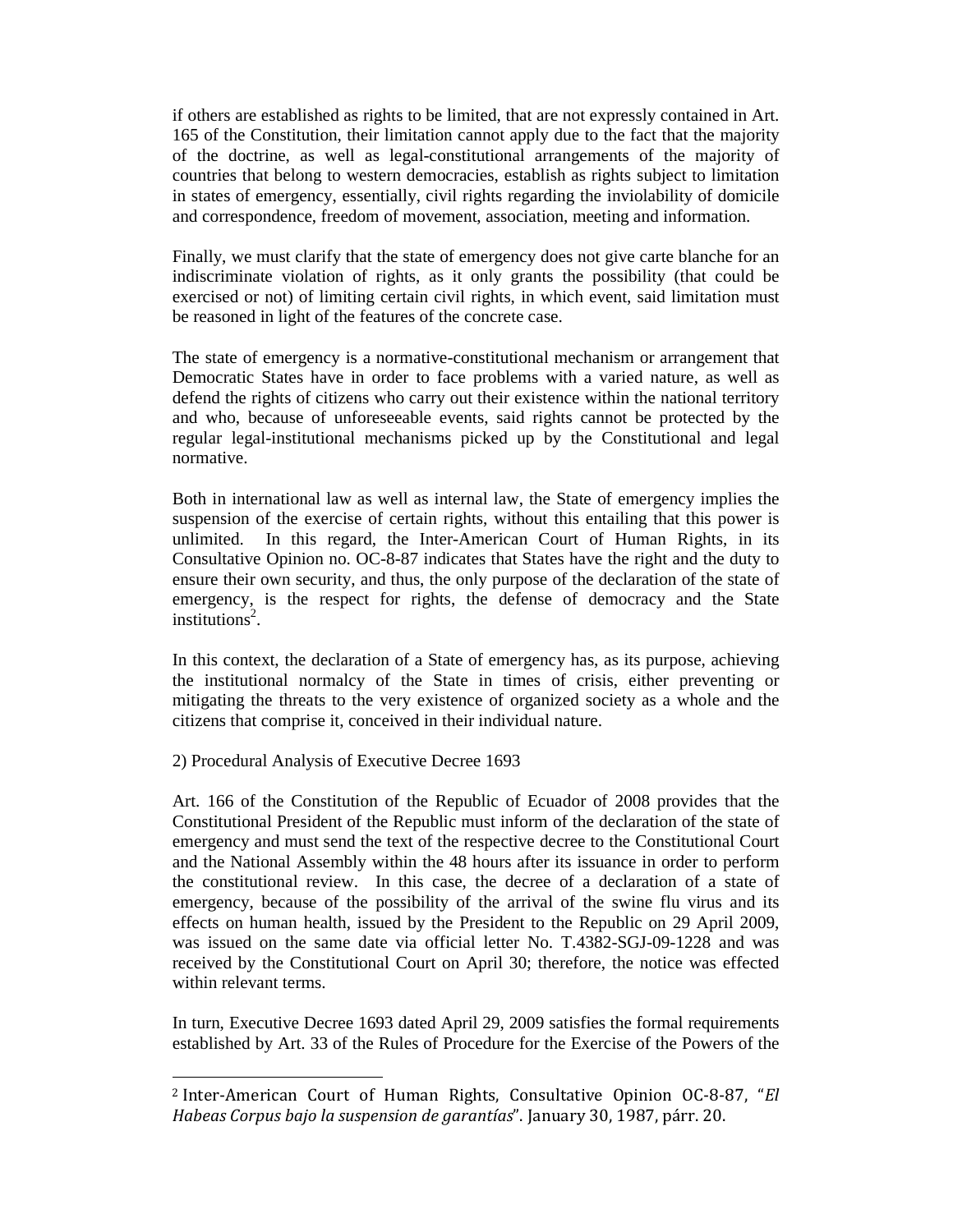Constitutional Court for the Period of Transition as it contains: a) the signature of the President of the Republic; b) it denotes a *serious internal commotion* as a real upcoming event, given the rapid transmission among people of the swine flu virus in the countries of the region; c) it reasons in a succinct but sufficient manner, the need to establish exceptional measures and intervene urgently in order to avoid the possibility of the swine flu virus from reaching the country and provoking an outbreak that would cause a serious internal commotion; d) establishes the entire Republic, as territorial scope of application of the state of emergency, e) mentions as facts that give rise to the declaration, the rapid transmission of the virus regarding the denominated swine flu and the unchaining of harmful events on human health, which could provoke a serious internal commotion; f) expresses that the time of validity of the exceptional measures corresponds to sixty (60) days; g) specifies, clearly and precisely, the exceptional measures to be taken: 1) The national, economic, military, police mobilization, especially of all the national health system, its public and private health networks in all of its areas, units, services, labs, medical and paramedic staff in all of its areas: local, regional and national, in order to face the possibility that the swine flu virus reaches the country and provokes an outbreak of swine flu that would cause a serious internal commotion; 2) The Ministry of Coordination of Internal and External Safety is ordered to coordinate the mobilization ordered based on the information and recommendations of the Operations Committee that emerge on a national level and the guidelines that, in the scope of the national health system, the Minister of Public Health must issue as a public authority who regulates the health sector of Ecuador, especially in the tasks of prevention, containment of the outbreak and contagion of swine flu and the assurance of the response capacity that is necessary for the situation; 3) The Committee of Emergent Operations, on a national level, shall adopt the respective measures that shall be communicated by the Ministry of Coordination of Internal and External Security to the competent authorities who, in the exercise of their responsibilities, attributions, powers or prerogatives, shall issue the necessary government and management acts to safeguard against the serious threat of the outbreak and contagion of the swine flu; 4) Further, via the competent authorities, the mobilization of public and private national recourses shall be made and the requirements considered by the Committee and such communicated by the Coordinating Minister of Internal and External Health, to face the situation that has been presented; h) the decree expressly establishes the fundamental rights that are limited by the declaration of a state of emergency: limiting the freedom of movement and meeting of the residents of Ecuador in accordance with the evolution of the possibilities that the swine flu virus will arrive in the country and cause a swine flu outbreak.-

 For these reasons, the declaration of a state of emergency is considered to be procedurally adequate and, as such, its relevance shall be declared.

3) Substantive review of Executive Decree 1693

l

Right to health. – Articles 32 and 389 of the Constitution of the Republic of Ecuador<sup>3</sup> enshrine this right as one of the fundamental pillars of the Constitutional State of

<sup>3</sup> Article 32. – Health is a right guaranteed by the State, and its realization is linked to the exercise of other rights, including the right to water, nourishment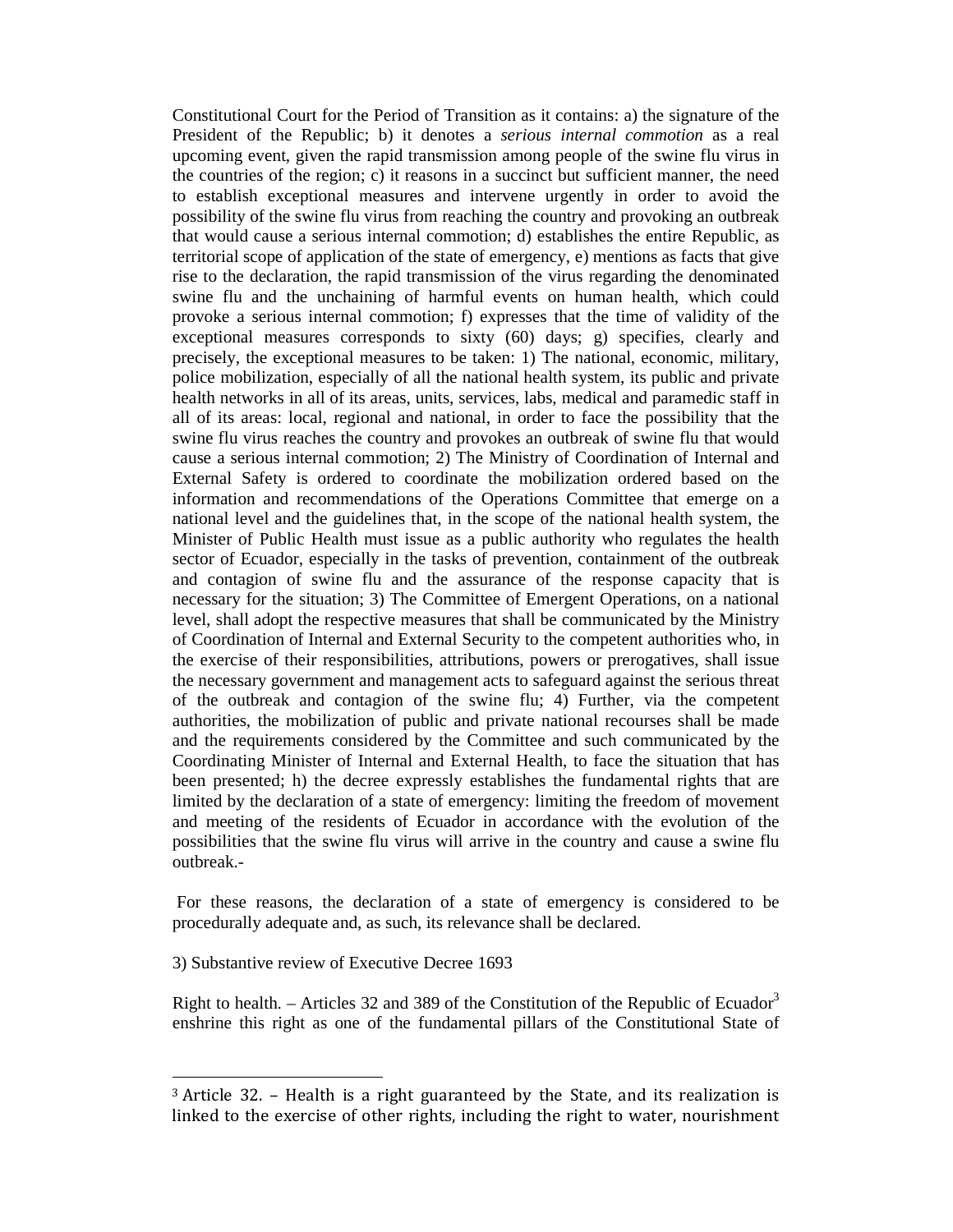Rights and Justice. For these purposes, the State shall guarantee its residents, not only the right to health as a mere declaratory articulation, but also, a whole mechanism that leads to the feasibility of such, in which the State assumes a role as protagonist with respect to this right, formulation a policy and a national health system, that is conducive to protecting this right in its highest expression; and thus, determines the prevention given epidemiological disasters in order to reduce the vulnerability of its effects.

> That the Organic Health Law orders, in its article 4. – "The national health authority is the Ministry of Public Health, an entity that is responsible for the exercise of its duties to govern health; as well as the responsibility of application, review and vigilance of compliance with this law and the rules that it orders for its full validity shall be mandatory;

> xi. of the National Security Law, it is indispensable to order mobilization of the public institutions, assets and resources so that the mobilization bodies adopt the measures that are necessary to rapidly and safely adjust, in an organized fashion, the moveable resources of the country as one of the means to achieve national objectives.

> This reasoning of constitutional and legal rules conforms to the American Convention on Human Rights – Arts. 16.2; and 26 that establish the restrictions contemplated by law, necessary in a democratic society, in the interest of national security, public security or order or to protect health… and the progressive obligation to guarantee Economic, Social and Cultural Rights (ESCR), by the signing States, to which Ecuador is a party. Although this is not a treaty, the preponderant doctrine has established in Consultative Opinion 10 that its Declaration constitutes a source of international obligations, where the States assume a common commitment of respecting fundamental rights and directly applying these.

General Obligation No. 3, point 2, of the ESCR Committee establishes that "a reasonably brief term should be adopted" to incorporate ESCR into the national scope, the Committee also establishes the State's duty to protect equal access to healthcare" (GC 14, point 35).

Further, International Human Rights rules, such as, the American Declaration of Rights and Duties of Man, regarding the right to preserve the health and wellbeing of its article XI, states:

education, physical culture, work, social security, healthy environments and others that uphold the good life".

l

That the Magna Carta provides in article 389 that the State shall protect persons, collective peoples and nature from the adverse effects of […] anthropic origin via prevention, given a risk, disaster mitigation, recovery and improvement of the social, economic and environmental conditions in order to minimize the condition of vulnerability.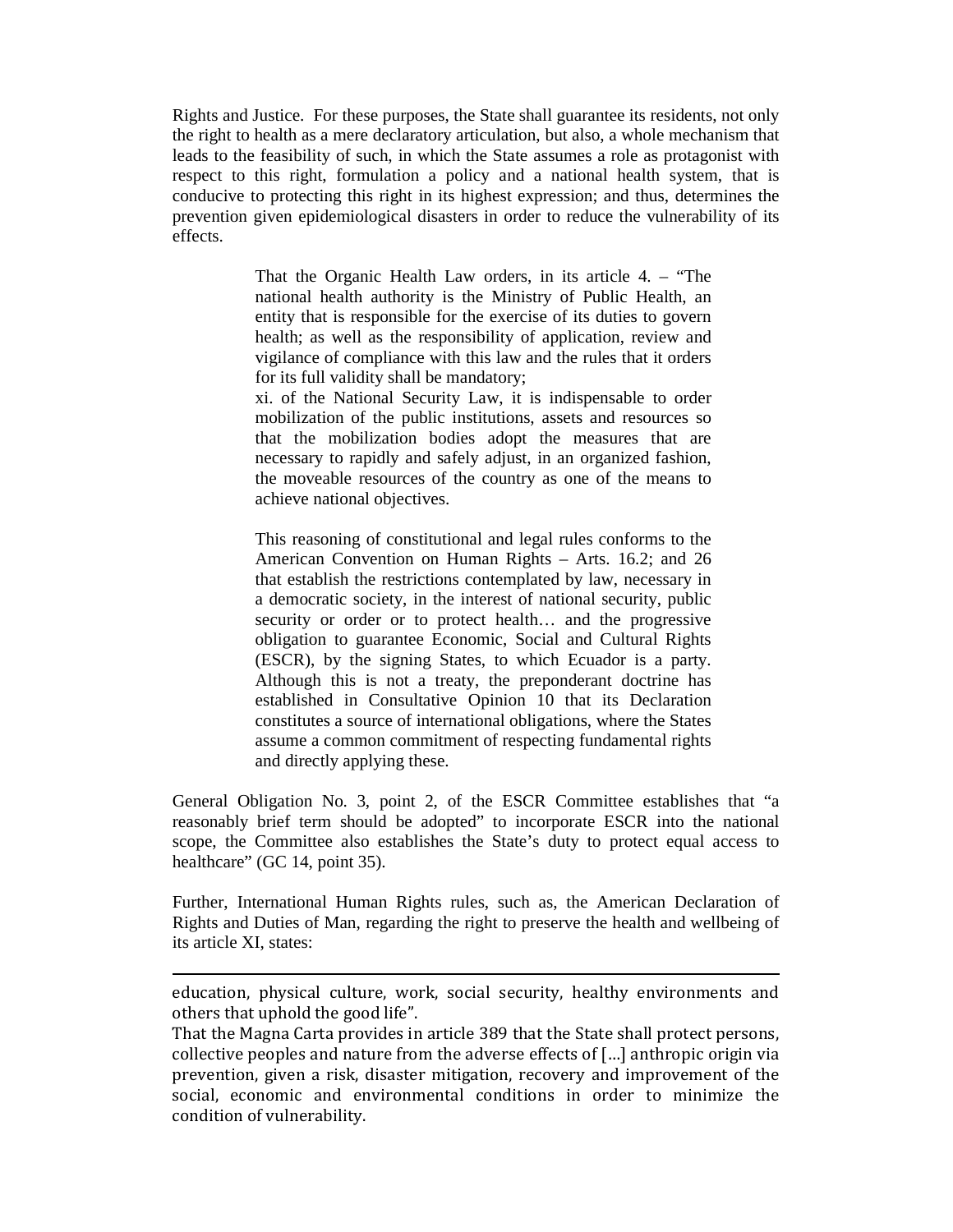"Every person has the right to the preservation of his health through sanitary and social measures relating to food, clothing, housing and medical care, to the extent permitted by public and community resources."

The Universal Declaration of Human Rights

Art. 25.1. Everyone has the right to a standard of living adequate for the health and well-being of himself and of his family, including food, clothing, housing and medical care and necessary social services, and the right to security in the event of unemployment, sickness, disability, widowhood, old age or other lack of livelihood in circumstances beyond his control.

The International Covenant on Economic, Social and Cultural Rights (ICESCR)

Art. 12.1. The States Parties to the present Covenant recognize the right of everyone to the enjoyment of the highest attainable standard of physical and mental health.

2. The steps to be taken by the States Parties to the present Covenant to achieve the full realization of this right shall include those necessary for:

(a) The provision for the reduction of the stillbirth-rate and of infant mortality and for the healthy development of the child;

(b) The improvement of all aspects of environmental and industrial hygiene;

(c) The prevention, treatment and control of epidemic, endemic, occupational and other diseases;

(d) The creation of conditions, which would assure to all medical service and medical attention in the event of sickness.

In the same sense, the Constitutional Court for the Period of Transition cites General Comment No. 14, issued by the Human Rights Committee (ICESCR). Regarding epidemics, it considers that the State has an obligation regarding "the prevention, treatment and control of epidemic, endemic, occupational and other diseases" and for this purpose, it requires the establishment of adequate plans to fight health concerns, such as is the case of swine flu that bears a relationship to illnesses with an epidemiological nature. It is indispensable to recognize that this threat has a nature of emergency and its treatment and prevention is urgent. The state of emergency seeks to adequately, and in a temporary fashion, give attention both with its resources as well as initiatives related to the right to health, in the event of an outbreak of swine flu, in order to avoid its expansion and preserve the right to health and life. Among other matters, given an eventual outbreak of swine flu, the state of emergency places the following at the disposal of the medical system: individual, collective, public and private State efforts; as well as, relevant technologies, performance and vigilance given an eventual outbreak of swine flu, in order to safeguard human health. In this sense, if a swine flu outbreak occurs, the rights to freedom of movement and meeting shall be limited (Art. 1. Decree 1693-2009), designed as strategies to combat infectious health affectations.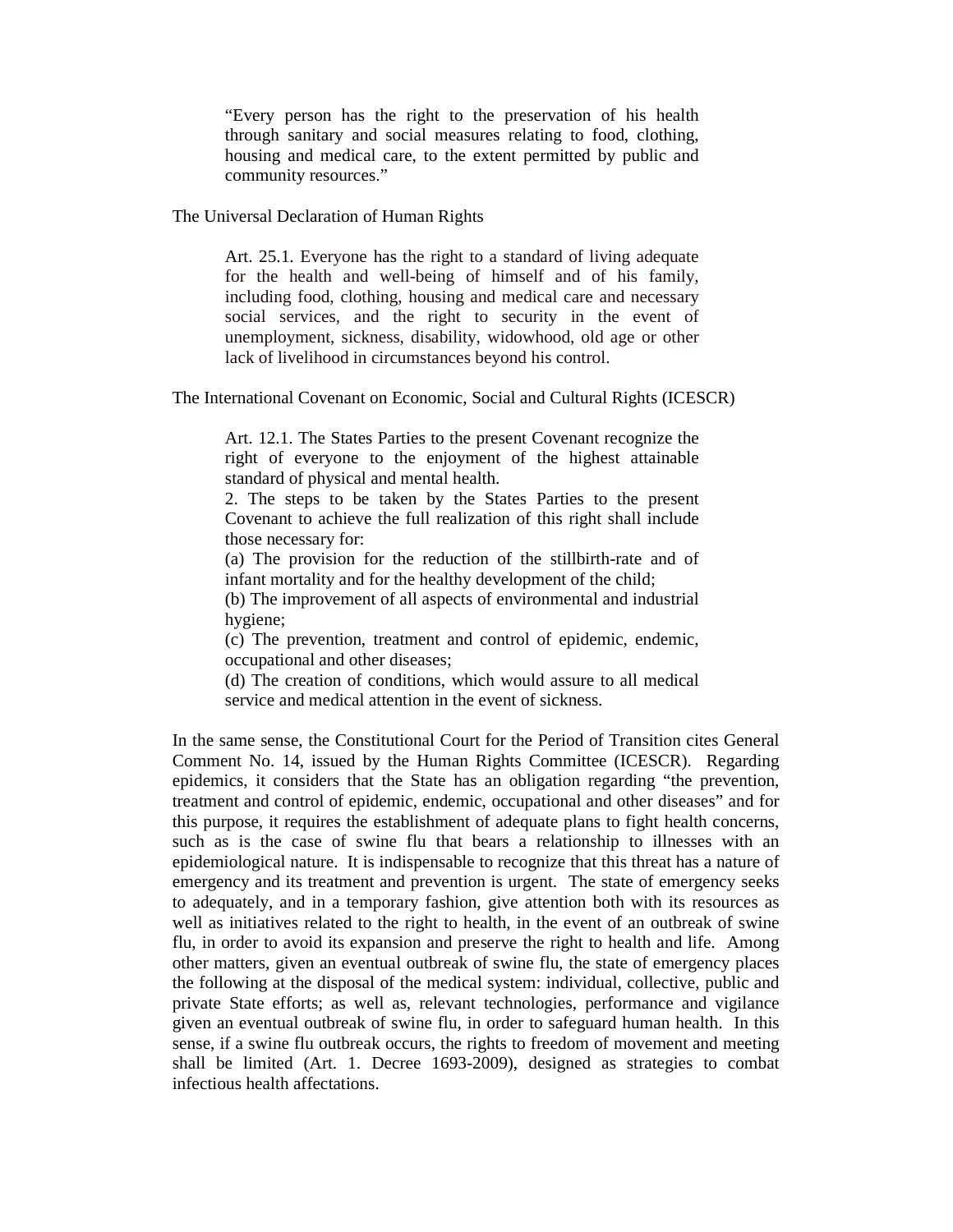In order to determine the substantive constitutionality of the state of emergency, we must perform an analysis under the parameters of article 34 of the Rules of Procedure in the following sense:

- a) **Determine the existence of the facts that give rise to the declaration.** Given the international public health alert issued by the World Health Organization (WHO), which defined the swine flu epidemic in the United States and Mexico as a public health emergency of international importance, granting it stage 4/6 and requiring that all the countries in the world implement national prevention and contingency plans given the pandemic, the Emergency Operations Committee (EOC), at a national level, met in its Plenary on April 29, 2009, resolved to request that the President of the Republic declare the State of Emergency as a preventive measure of the Ecuadorian Government as a function of the protection of health of the Ecuadorian population, to face a possible contagion of swine flu, which would cause a serious national commotion. <sup>4</sup> Thus, the real existence of a threat that constitutes an international alert situation by virtue of the existence of swine flu in Mexico and the United States expands, which highlights the international public health alert. These facts threaten the fundamental rights of the residents of Ecuador.
- b) **Prove the seriousness of the internal commotion.** The state of emergency, according to article 1, is "[…] based on the rapid transmission of the virus regarding the denominated swine flu and the unchaining of harmful events on human health, which could provoke serious internal commotion." This aspect shows the imminence and magnitude of the affectation, given which; the State has a duty to prevent the expansion of the epidemic (General Com. 14 U.N.) that threatens the population in a serious manner.
- c) **Identify the evidence, showing that this disturbance threatens against the stability of institutions, security of the State or the peaceful cohabitation of persons.** – The international experience regarding the outbreak of the swine flu that occurred in Mexico and the United States has been determined to be an international emergency given the ease with which the virus expands; thus article 2 of the decree sets forth that "… the harmful events on human health, …could provoke a serious internal commotion." In this sense, the evidence related to the existence of the virus refers to the international experience of Mexico and the United States and other countries, a fact that determines the existence of the swine flu virus and its expansion in massive form, circumstances that have been publicized via social media. The expansion of the virus to national latitudes would cause social commotion and would weaken institutional stability, primarily in the health sector, the state's security and peaceful cohabitation. An outbreak of the virus, without necessary prevention, would be limited to the resources to combat it; thus, the rights to freedom of movement and meeting of all inhabitants are limited (Art. 1 Decree  $1693 - 2009$ ).
- d) **Confirmation that ordinary means are not sufficient to return institutional normalcy. –** According to article 2 of the above Decree, "...the possibility that the virus reaches the country and causes an outbreak of swine flu would generate serious internal commotion." The existence of the virus and its unsuspected reaches obligates, in an exceptional and emergent manner,

 $\overline{a}$ 

<sup>4</sup> Executive Decree No. – 1693 – 2009". Recitals.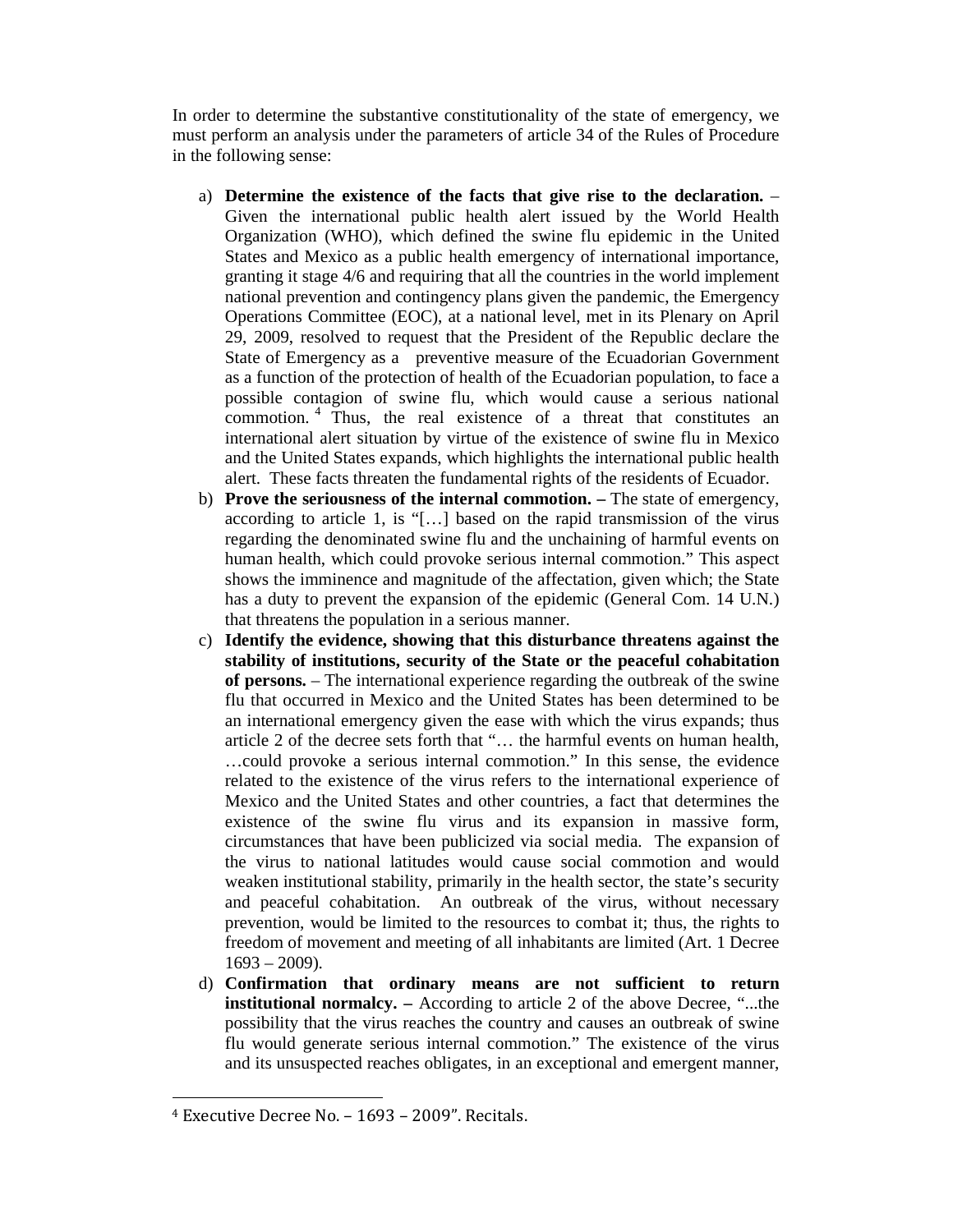[the State] to devise a strategy to confront the possibility that the swine flu could reach the country. The seriousness of this threat of the virus expanding constitutes real evidence that, by ordinary means, the swine flu virus cannot be confronted, and that it finally causes death. In the event of an outbreak of the virus, without necessary prevention, the institutionalism of the country would not be sufficient to combat sickness, thereby causing the sacrifice of the lives of persons who are infected. As these are fundamental duties of theState, the protection of the health and life of its residents, it must place all the public and private means at its disposal (Arts. 2 and 3 of Decree 1693- 2009(for the protection of those rights.

- **e) Confirmation that exceptional measures are strictly necessary.** In having to do with an epidemic, it is evident that the ordinary means are not sufficient to combat such, as explained by Art. 2, subparagraph second of the above Decree and provides: "[…] 2) the Ministry of Coordination of Internal and External Safety is ordered to coordinate the mobilization ordered based on the information and recommendations of the Operations Committee that emerge on a national level and the guidelines that, in the scope of the national health system, the Minister of Public Health must issue as a public authority who regulates the health sector of Ecuador, especially in the tasks of prevention, containment of the outbreak and contagion of swine flu and the assurance of the response capacity that is necessary for the situation."
- f) **The causal need between the facts that gave rise to the declaration and the extraordinary measures proposed to overcome the crises.** – Among the facts and the measures, there is a direct relationship by virtue of the threat that the swine flu virus would seriously affect the rights to health and life, for this reason the authorities ["…] shall issue the necessary government and management acts to safeguard against the serious threat of the outbreak and contagion of the swine flu." (Decree No. 1693 – 2009).
- g) **The confirmation of reasonableness and proportionality of the exceptional measures adopted regarding fundamental rights.** – The rights that would be limited, in the event of the epidemic, would be "freedom of movement and meeting", principles recognized by articles 66.13 and 66.14 of the Constitution of the Republic of Ecuador. The limitation is adequate and justified: in examining the state of emergency, we highlight the following aspects: 1) the respect for deductive logic rules. Swine flu exists and has been declared by the World Health Organization, WHO, as an epidemic of great levels of expansion; 2) the exceptional measure conforms to the principle of practical reasonableness. If there is no adequate preparation given the virus threat, the current institutionalism would likely be inadequate to combat an outbreak of swine flu within the country; 3) the measure is founded on constitutional bases, pursuant to article 165 of the Constitution of the Republic of Ecuador. Thus, we consider that the decision to decree a state of emergency is based on adequate and proportional reasoning; if an epidemic outbreak exists, relatively, the constitutional rights to freedom of movement and meeting would be restricted; in the event that such a decision is made, the President of the Republic shall inform the Constitutional Court for the Period of Transition regarding the adoption of measures that restrict the referenced decrees.

#### **IV. DECISION**